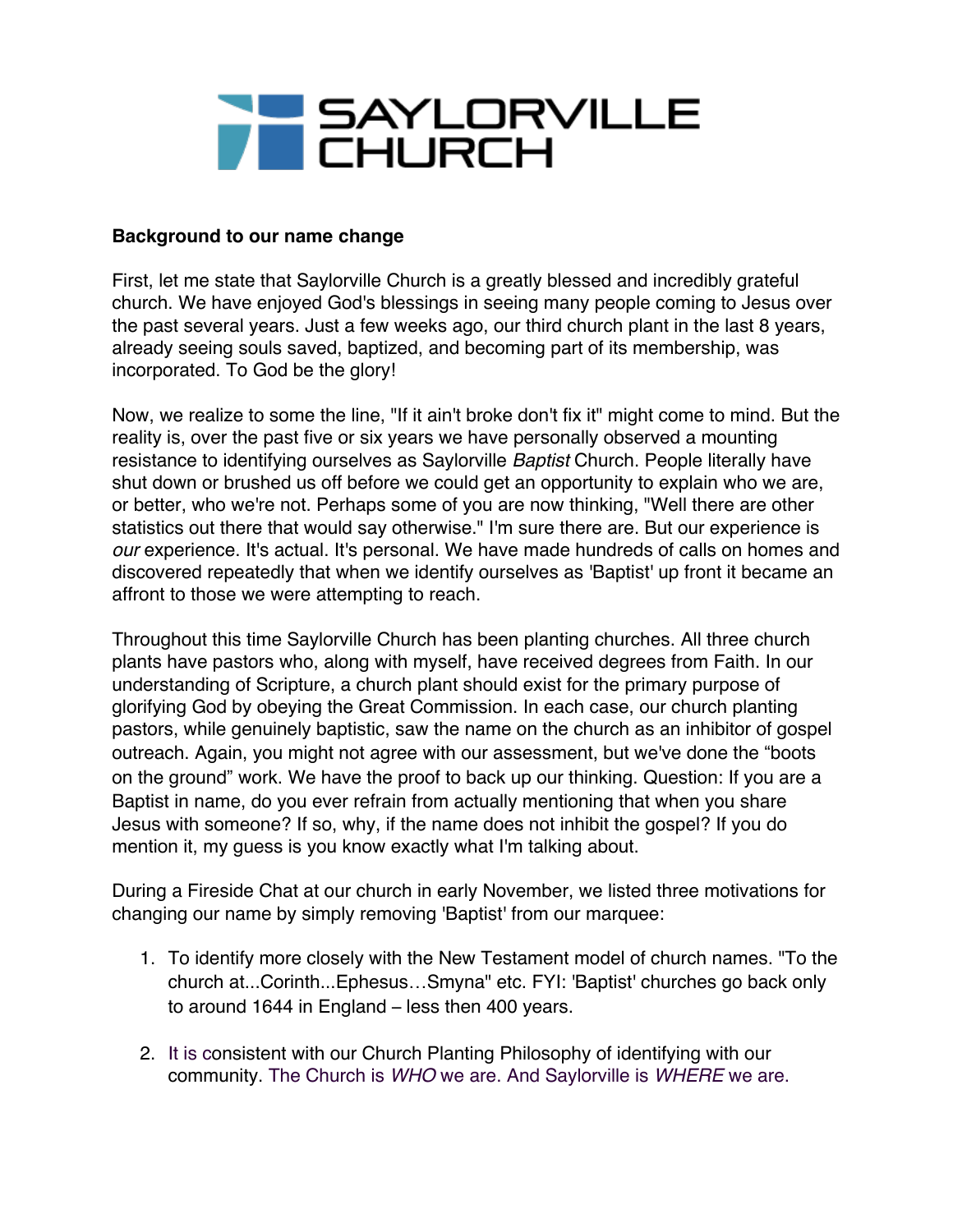3. Above all – our desire to fan the flame of gospel outreach without the inhibition of an extra-Biblical and often confusing name.

## **For the record:**

- Saylorville Church is in fact still a Baptist church in fellowship with the GARBC.
- The decision of Saylorville Church was in no way influenced by anything the GARBC has stood for in the past, or in recent days, on 'Baptist' being in a church name.
- **FBBC did change their student and faculty policy as it pertains to church** attendance once Saylorville announced its intention to remove 'Baptist' from its name.
- Saylorville never sought to distance itself from FBBC by this change. In fact, we informed the school early on. Our intention was to make this change as quietly as possible.
- Though we strongly disagree with FBBC's decision to separate from Saylorville Church, our correspondence with the president and board has been both civil and gracious.

## **Response to the bulletin insert, "A Tale of Two Colleges"**

http://sharperiron.org/article/tale-of-two-colleges

I appreciate Dr. Kevin Bauder, former president of Central Seminary, and his courage to enter into the controversy between Saylorville Church and Faith Baptist Bible College. With his keen mind he has articulated the different paths that Cedarville University and FBBC have taken in the face of controversy. I am also thankful for the kind words he expressed of Saylorville Church. I do, however, take issue with Dr. Bauder's analogy of what the late Dr. David Nettleton was addressing in a well known article written many years ago, as well as his use of the word 'principles' as it pertains to FBBC.

Kevin's article cites Dr. David Nettleton's well-known article he placed in the Baptist Bulletin years ago titled, "Limited Message or Limited Fellowship?" While Kevin's conclusion that FBBC "is willing to accept narrower influence in order to uphold (their principles)" is true, his analogy is false. By comparing what FBBC is doing to what Dr. Nettleton admonished us to do is a false comparison. Dr. Nettleton's article is not long and he makes a beeline to his point: whether or not one will widen or limit his fellowship. Dr. Nettleton's article is clearly referring to sound doctrine and whether or not one will choose to fellowship with those who would not ascribe to sound doctrine. By citing this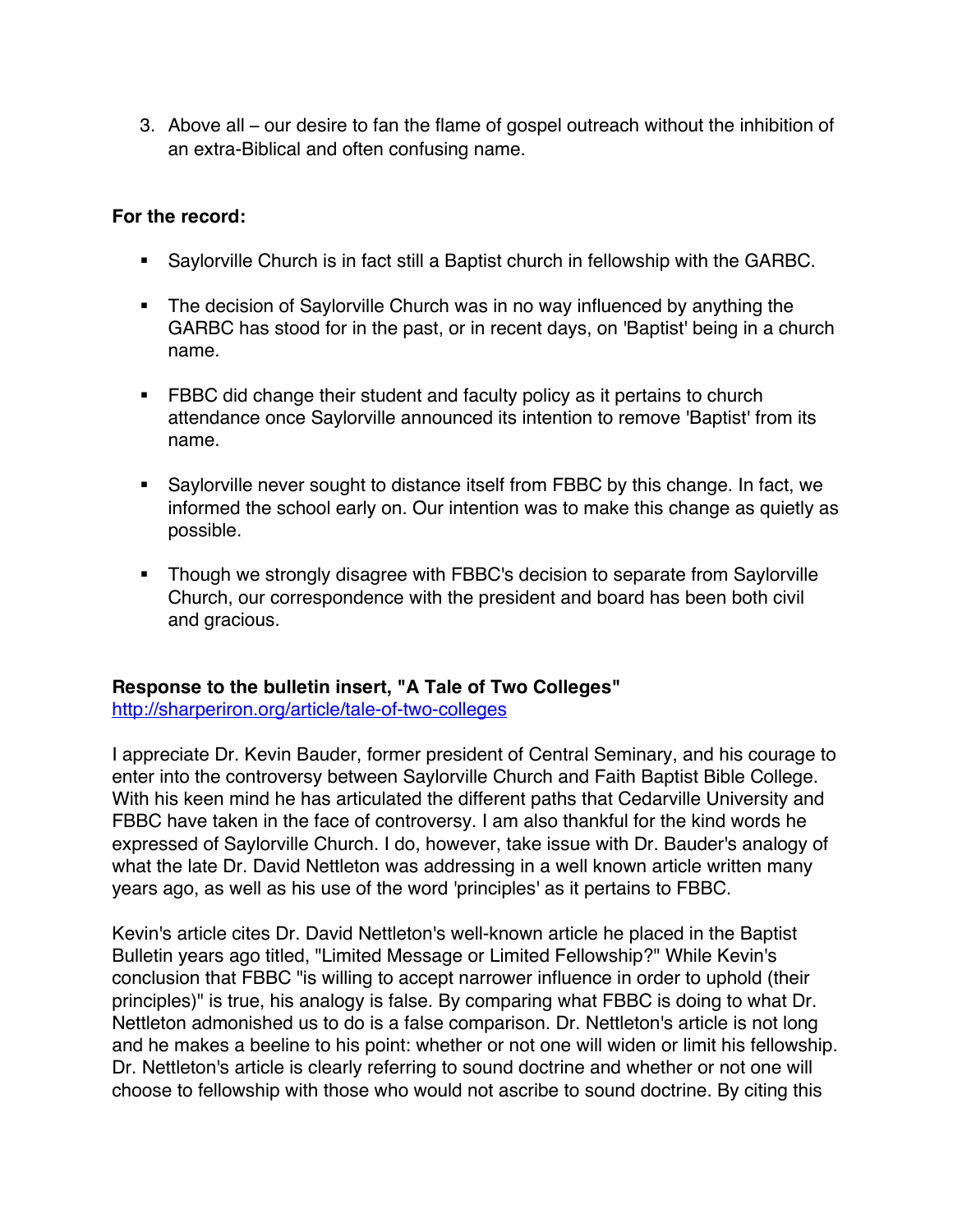well-known, and in some ways, seminal article on separation by Dr. Nettleton, Dr. Bauder insinuates that this is a doctrinal matter. One thing is very clear, *this variance between Saylorville Church and Faith Baptist Bible College and Theological Seminary has never been a doctrinal matter.* In fact, the president of the college has said on more than one occasion, "This is not a biblical separation issue."

Dr. Bauder repeatedly refers to Faith's 'principles' they have stood by for years. Question: What 'principle' of Faith's is under threat in maintaining fellowship with Saylorville Church? More specifically, what Biblical principle is at risk of compromise?

One more thing, Dr. Bauder's article insinuates that the name 'Baptist' is somehow a form of protection in and of itself from doctrinal slippage. One of the counter arguments to what we have done in removing 'Baptist' from our name has been, "What will you be like in five years?" My response continues to be, "What will *you* be like in five years?" What a silly question. Once again, the insinuation is that the simple removing of a denominational label is not only the avenue but some kind of trap door by which we will fall into doctoral deviance. But I would push further. How does *anyone* know where their church will be in five years? Because the church swears that by having 'Baptist' on its marquee it will never deviate from sound doctrine, is an appalling assumption. Paul's call in Ephesians 4 is that we all must "endeavor to keep" (preserve, watch over) and maintain peace and sound doctrine. Jude was literally stopped in his tracks from writing a letter on salvation and led by God toward a fiery call to "defend the faith". How silly to think that sound doctrine is somehow maintained by a label on the front of the church. It is the work of every generation to endeavor to hold to the historical truths of God laid down in the Book of books.

Could it be that Dr. Bauder has touched a nerve of fear? Could it be that at the core of what Faith Baptist Bible College has done is to say, "We will separate from Saylorville Church and any other church that removes 'Baptist' from its marquee for fear of 1,000 "what ifs"? What if the music leads to this? What if the relaxed dress environment leads to that? Etc.

Dr. Bauder speculates, "This may represent the hardest decision that the administration and board at Faith has ever made."

Indeed.

## **Finally....**

One of the criticisms leveled against us is that our name change lacks clarity. Yet this has been the very reason we have made this move, our now former name lacked clarity. In 'Erasing Hell' Francis Chan writes, "If you call someone a Baptist, all you've said is that they don't baptize babies – beyond this, it's pretty much up for grabs". The 'Baptist'